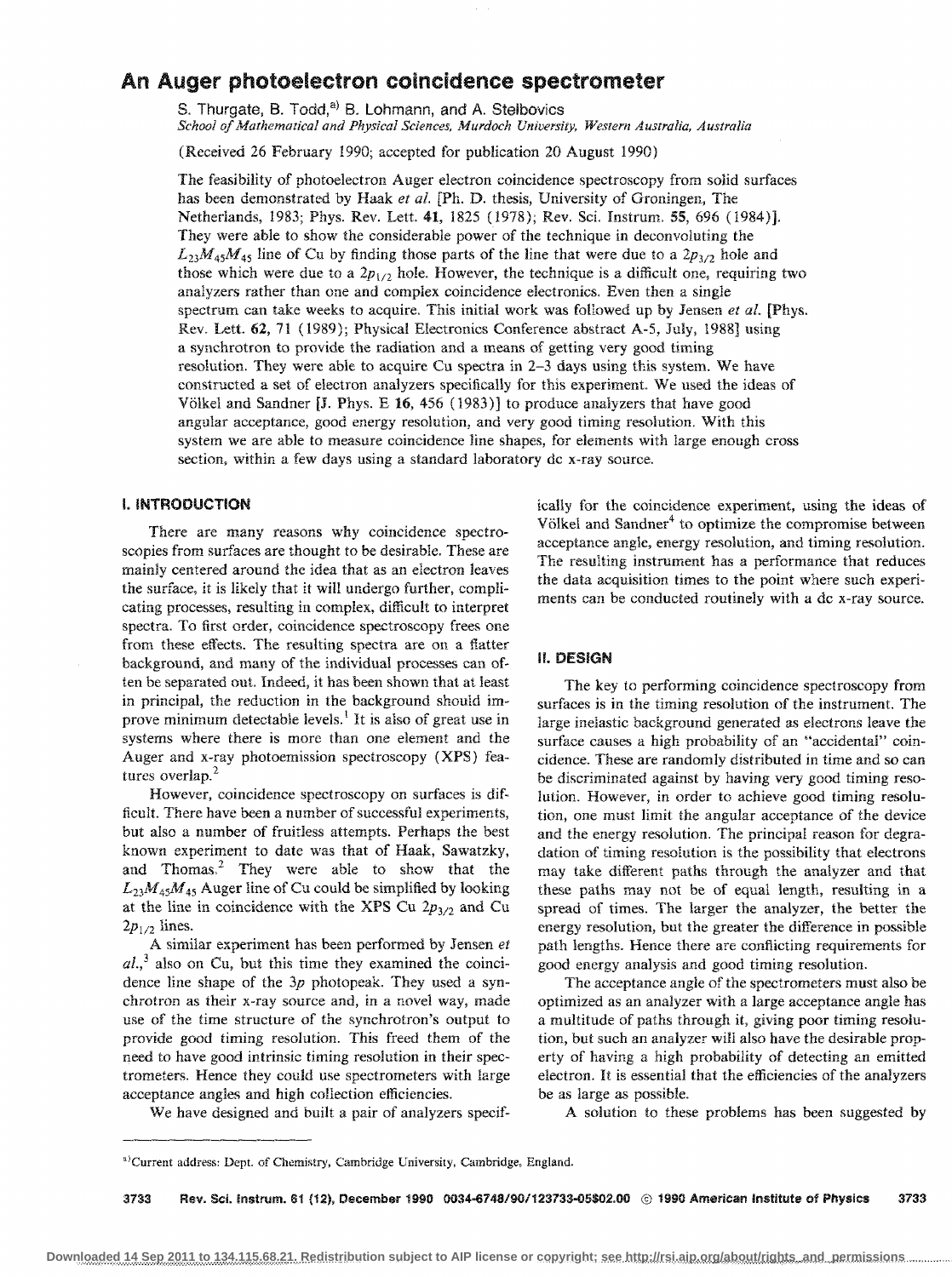Völkel and Sandner.<sup>4</sup> They proposed using an angled microchannel plate at the exit slit of the analyzer to compensate for the differences in flight times of electrons that took the "short path" and those that used the "long path" through. This compensation means that one can go to an analyzer with large mean radius and reasonable acceptance angle, while still retaining good timing resolution.

We decided upon 127° cylindrical deflecting analyzers (CDA) as being the most suitable for this application. The reason why they were preferred to the 180° spherical analyzer was that their property of not focusing in one plane allows one to open up the analyzer in that direction to achieve a larger acceptance angle. The timing correction works very well for the 127<sup>°</sup> analyzer, so the radius of the analyzer can be made large without corresponding degradations in the timing resolution, and hence the analyzer can be made to have both good energy and timing resolution. The other advantage the 127° analyzer has is that two of them can be placed together reasonably closely. We chose a mean radius of 65 mm with a sector separation of 5 mm, giving an acceptance angle of 4° in the focus plane and an energy resolution of  $\frac{1}{60}$  of the pass energy with 1-mm slits. These were the largest radius spectrometers that could be accommodated in the vacuum chamber and they had to be installed through the Wheeler flange of the system.

The time-of-flight correction was achieved by applying the expression of Völkel and Sandner<sup>4</sup> which suggested an angle of 26.6° to the mean radius would produce a residual time spread of 0.8 nS with a pass energy of 145 eV. This result was checked by modelling the analyzer with a simple computer program that used the known field to find the possible paths through the analyzer. The model confirmed the predictions of V6lkel and Sandner.

The entrance and exit slits used guard electrodes to reduce fringing fields near them. These were based on the design of Jost.<sup>5</sup> The entrance lenses were simple threeelement diaphragm lenses, built to meet the specifications as set out by Harting and Read.<sup>6</sup> The analyzers were run in the constant pass energy mode, so the lenses acted as socalled zoom lenses. Two programmable power supplies were used to control them, one to select the energy and the other to focus the electrons. The lenses were designed to have a magnification of one and an acceptance angle that would fill the analyzer in the energy dispersing plane. The aperture of the diaphragm was circular with a diameter of 5 mm. A drift tube was placed on the input end of each lens to shield them from electrons coming from sources other than the sample. The CDA sectors were made from OFHC copper as were the lens diaphragms. All surfaces seen by the electron beam were gold plated. The layout of the spectrometers is shown in Fig. 1.

## **III. ELECTRONICS**

The coincidence circuitry employed is typical of such experiments. It used a time to amplitude converter to measure the time between an electron arriving in the start channel and one arriving in the stop channel. Constant fraction discriminators were used to reduce the uncertainty



FIG. 1. Electron spectrometers.

in when the pulse was detected. The output of the TAC was analyzed with a multichannel analyzer, running in an IBM Pc. The computer set the analyzer lens potentials and acquired the appropriate spectra through a MCA board. The computer stored each spectrum at each energy. We followed the ideas of Haak *et al.*<sup>2</sup> and swept through the range of energies, making three complete passes in 18 h. The sample was then cleaned again with  $Ar^+$ -ion bombardment. The layout of the components used is shown in Fig. 2.

The decoupling capacitor and biasing resistors for the microchanncl plates (MCP) were installed in vacuum as specified by the supplier (Comstock). The plates were arranged in pairs in a chevron configuration with a fiat collecting plate behind them. The plates were biased with 1 k V across each plate. An accelerating potential of 300 V was applied to the electrons before they struck the front of the MCP. This was achieved by placing a hightransparency grid 3 mm from the front of the first plate. This preacceleration increased the detection efficiency of the plates. In this configuration, the plates produced pulses with a rise time of around 1.0 ns and a height of some 20 mY.

A preamplifier based on a high-frequency, threetransistor array was constructed and used. This had very good characteristics and the desirable quality that the transistor array could be replaced in about 2 min in the event that an arc over in the MCPs caused it to be destroyed. A noise gate was used to detect any electrical noise from the surrounding environment and to gate out the TAC.

Initially, there was a certain amount of cross talk between the signal coming from each analyzer. The slight ringing in the cable transmitting the pulse to the preamplifier caused the cross talk to produce a wavy background. We established that this was a reproducible effect in the background. We measured the shape of the background by counting at rates similar to those of a genuine coincidence measurement, but with the analyzers adjusted so that there was no chance of detecting any coincidences. We subtracted this background, after suitable scaling, from the genuine coincidence measurements. Once the background was subtracted, we counted the number of events occurring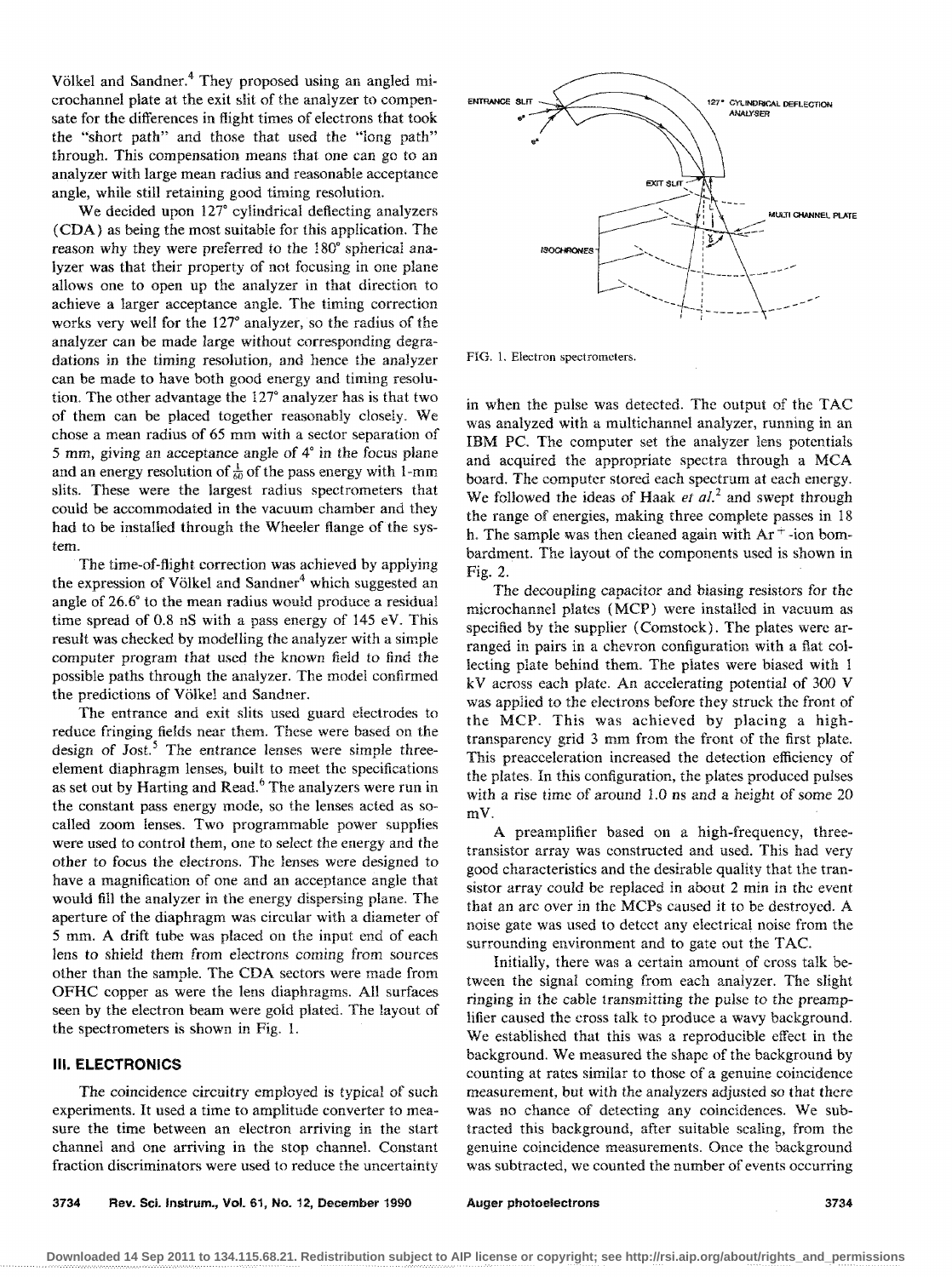

FIG. 2. Coincidence electronics.

in the coincidence window compared with the average background level. Subsequently, we found the source of the cross talk and eliminated it from the system. The data collected after this time used a cubic least-squares fit of the data either side of the coincidence window to estimate the background. Once a set of data had been produced, we fitted the entire spectrum using a simplex fitting program that minimized the average deviation of the points to the fitting functions.

#### IV. COINCIDENCE RATES

The important quantities in any coincidence experiment are the ratio of true to accidental counts and the time taken to achieve a reasonable ratio with good statistics. The important dependencies in this coincidence experiment can be illustrated in the following way. Consider the number of true and accidental counts made in a coincidence experiment in the time  $\delta t$ , the resolution time of the experiment. The number of true events will be

 $N_{\text{true}} = (\text{Prob. that an Auger event will occur})$ 

$$
\times
$$
 (Prob. that the Auger analyzer will see it)  $\times$  (Prob. that the photoelectron analyzer will see it)  $\times$  (1.1.8)

$$
=k_1 i_0 \delta t \epsilon_a \epsilon_p, \tag{1}
$$

where  $i_0$  is the incident flux,  $\epsilon_a$  and  $\epsilon_p$  are the efficiencies of the Auger and photoelectron analyzers, including the solid-angle collection efficiency, and  $k_1$  is a constant that includes the ionization cross section, the chance of decay from the ionized state by emission of an Auger electron, the size of the sample, its atomic density, and the escape depths of the outgoing electrons. Similarly, for the number of accidental counts, one can write

 $N_{\text{acc}} = (Prob. \text{ of detecting Auger})$ 

- $\times$  (Prob. of detecting uncorrelated photoelectron)
- + (Prob. of detecting Auger)
- $\times$  (Prob. of detecting background at PE energy)
- $+$  (Prob. of detecting PE)
- $\times$  (Prob. of detecting background
- at Auger energy)
- + (Prob. of detecting background
- at Auger energy)
- $\times$  (Prob. of detecting background at PE energy)

$$
=i_0^2 \delta t^2 \epsilon_a \epsilon_p k_2,\tag{2}
$$

where  $k_2$  takes the sums of the products of the appropriate cross-section terms and the other factors similar to those included in  $k_1$ . Hence it is possible to find the ratio of true to accidental counts in a given time channel:

$$
N_{\text{true}}/N_{\text{acc}} = k_1/(k_2 \delta t i_0),\tag{3}
$$

which is independent of the efficiencies of both the analyzers, but varies inversely as the incident flux and the timing resolution. The dependence on the efficiency of the analyzers can be readily seen from these relationships as well. In any practical experiment, the total number of counts in the true channel is as important as the ratio of trues to accidentals. The total number of true counts is proportional to the product of the efficiencies of both analyzers. Hence if the efficiency of both analyzers were to fall by say a factor *f*, then the number of trues would fall by a factor of  $f^2$ . This could be accommodated by increasing the incident flux, but that would reduce the ratio of trues to accidentals. Hence it is necessary to attempt to maximize the efficiencies of both analyzers.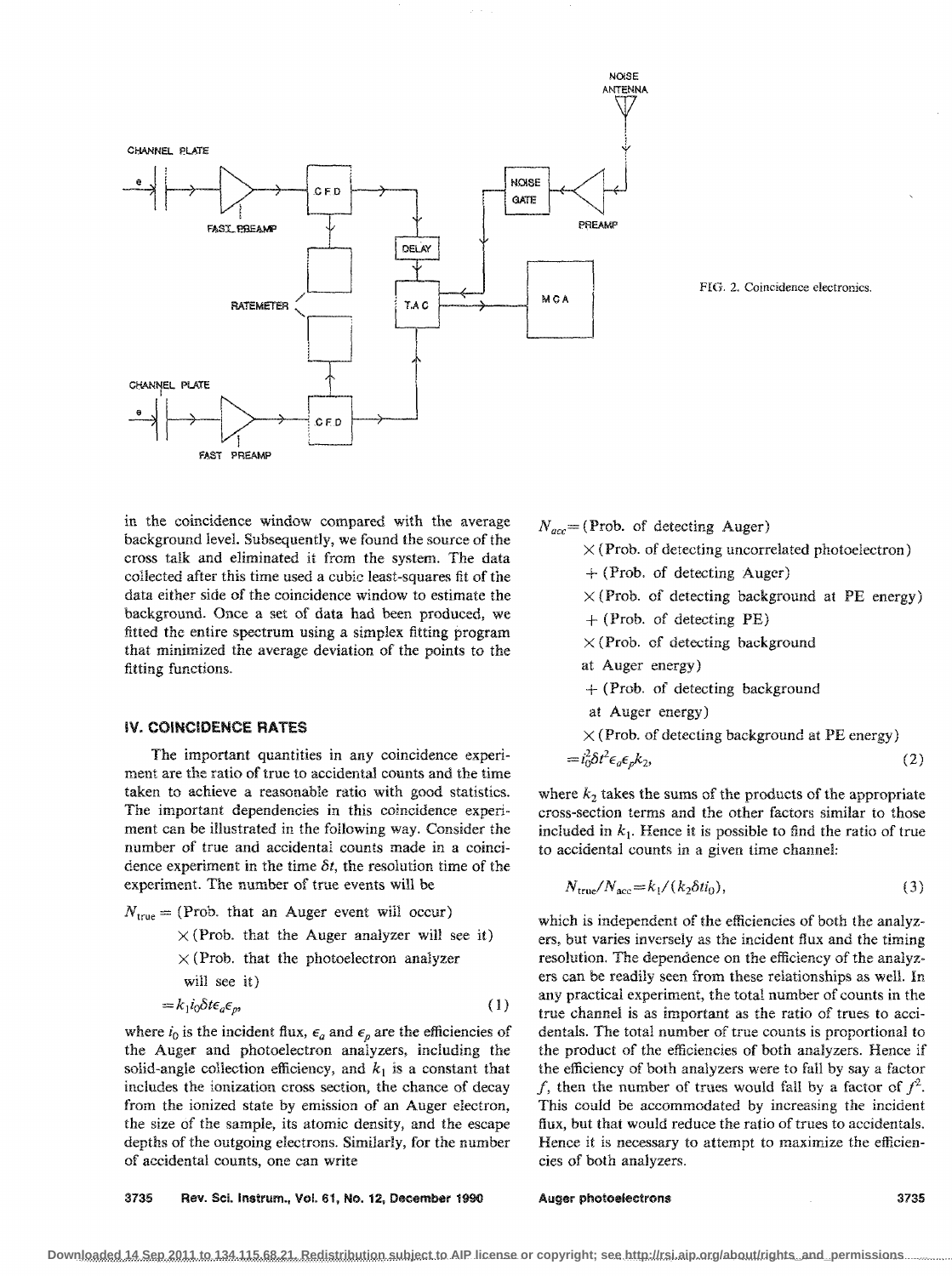

FIG. 3. Coincidence counts vs time spectrum showing a coincidence peak from the  $L_3M_{45}M_{45}$  and  $2p_{3/2}$  peaks in Cu.

#### V. SPECTROMETER PERFORMANCE

A typical TAC spectrum is shown in Fig. 3, This shows the half width of the complete system is 1.5 ns. Considering that the rise time of the channel plates is 1.0 ns, this appears to be approaching what can reasonably be expected as an upper limit to the performance of such systems. However, this is a clear improvement of ten in timing resolution compared to the experiment of Haak *et al.*<sup>2</sup>Given that the acceptance angle of their spectrometer was approximately 7°, while our angular acceptance was 4°, then we can expect that our system should have an improvement in performance of about a factor of 6.

With the pass energy adjusted to give a resolution of 3.7 eV and using 300 W of incident power onto the x-ray anode (the tube produced  $MgK\alpha$  radiation) to give count rates of  $5 \times 10^4$  counts/s in the Auger channel on peak, we were able to achieve a background subtracted true coincident rate of 0.08 counts/s on the peak with a  $T/A$  ratio of  $\frac{1}{3}$ . This is comparable with the rates achieved by Haak *et*  $al<sup>2</sup>$  and points to our collection efficiency being close to theirs. However. the good timing resolution of our system gives higher  $T/A$  ratios at high count rates and so improves the statistical reliability of the data.<sup>2</sup>

#### VI. RESULTS

Figure 4 shows the Cu  $L_3M_{45}M_{45}$  Auger line measured in coincidence with the Cu  $2p_{3/2}$  XPS line. We collected this data in 5 days with  $1.7 \times 10^4$  counts/s in the photoelectron channel.

All the features in the spectrum are also seen in the results of Haak et al. However, they used monochromatized  $AIK\alpha$  radiation and had an energy resolution of around 0.5 eV, while our resolution was around 3.5 eV, so we were unable to see some of the fine splitting of the main peak. The  $1S$  term can be seen at  $4.5$  eV below the  $1G$  term. This is very similar to the 5-eV splitting found by Haak *et al.* 

Figure 5 shows the Cu  $L_2M_{45}M_{45}$  Auger electron peak, collected in coincidence with the  $2p_{1/2}$  photoelectron line. Figure 6 shows a conventional  $L_{23}VV$  spectrum for com-



FIG. 4. Cu  $L_3M_{45}M_{45}$  Auger line in coincidence with the  $2p_{3/2}$  photoelectron line. The line through the data shows the best fit to a two-peak model, with a step on the low-energy side.

parison. The energy positions of the peaks are very comparable to those reported by Haak *et al.* The peak at lower energies is due to the presence of holes in the  $L_3$  and *M45* levels, remaining from a Coster-Kronig transition  $(L_2L_3M_{45})$ , causing a shifting of the  $L_2M_{45}M_{45}$  line to lower energies. The shifted peak, called the  $L_2(M)$ -(*M*)*M*<sub>45</sub>*M*<sub>45</sub> in the notation of Haak *et al.*,<sup>2</sup> is some 2.5 eV below the main  $L_3M_{45}M_{45}$ , again in agreement with their measurements. The  $L_2M_{45}M_{45}$  coincidence spectrum does not have the feature at 932 eV which is apparent in the singles spectrum. This feature has been attributed to a Coster-Kronig  $(L_1 L_2 M_{45})$  preceded  $L_2 M_{45} M_{45}$ , causing a shift of the peak.<sup>2</sup> The fact that it is not seen in the  $L_2$ coincidence spectrum supports this view.

## VII. DISCUSSION

We have been able to construct a spectrometer that has very good timing resolution and is suitable for making APECS measurements. The good timing resolution gives excellent *T/A* ratios at high count rates. We were, however, limited in our ability to take full advantage of our increased timing resolution because of the limited intensity of our x-ray source. We can improve the performance of the system by replacing the input lenses with slit lenses that